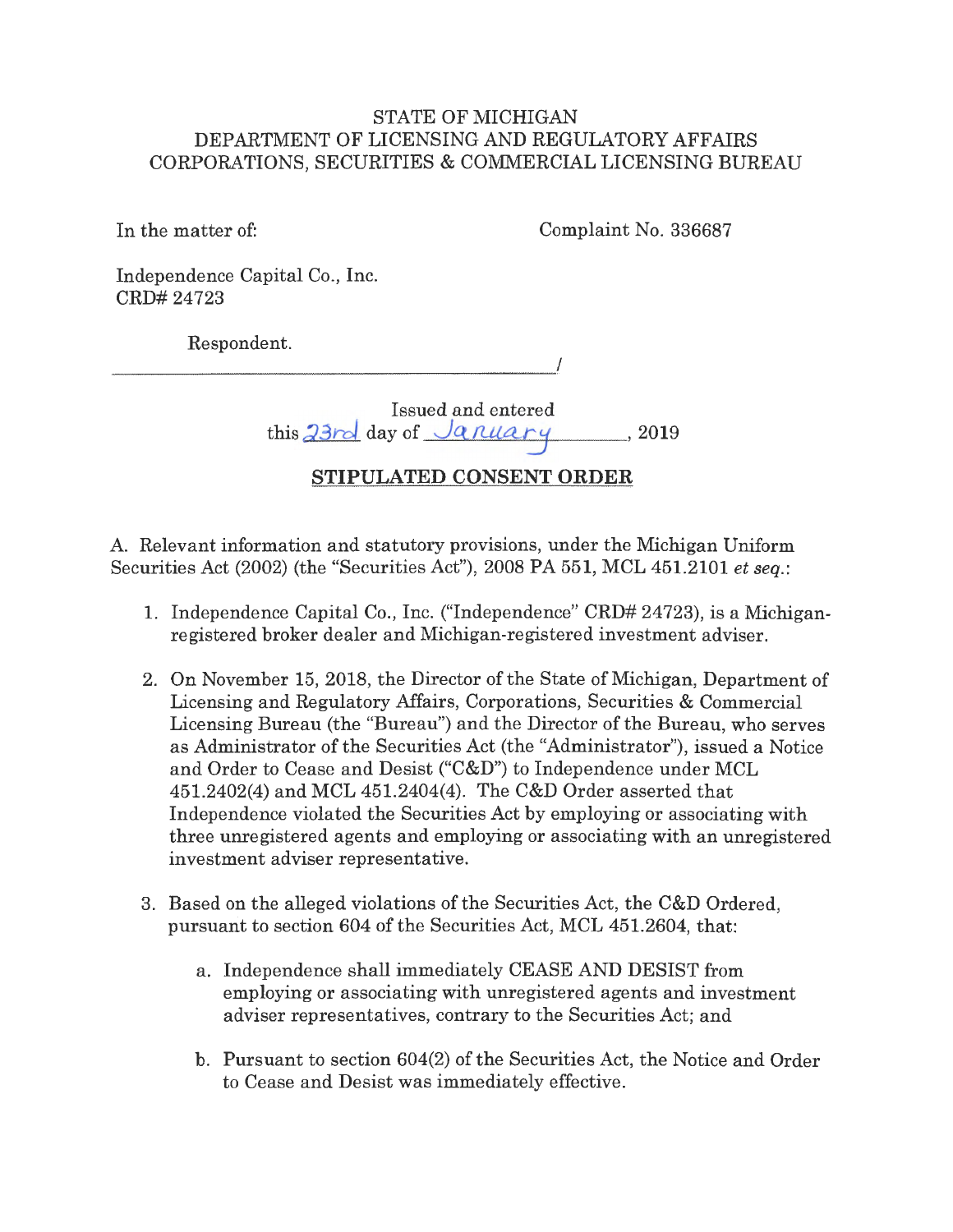- 4. The November 15, 2018 C&D Order further notified Independence that:
	- a. The Administrator, under section 604(4) of the Securities Act, MCL 451.2604(4), intended to impose a civil fine of \$20,000 against Independence;
	- b. Pursuant to section 508 of the Securities Act, MCL 451.2508, a person that willfully violates the Securities Act, or an order issued under the Securities Act, is guilty of a felony punishable by imprisonment for not more than 10 years or a fine of not more than \$500,000 for each violation, or both. An individual convicted of violating a rule or order under this act may be fined, but shall not be imprisoned, if the individual did not have knowledge of the rule or order; and
	- c. Pursuant to section 604 of the Securities Act, MCL 451.2604, Independence had 30 days after the date of service of the C&D Order to submit a written request to the Administrator asking that the matter be scheduled for a hearing and that if the Administrator receives a written request in a timely manner, the Administrator shall schedule a hearing within 15 days after receipt of the request.
- 5. On December 5, 2018, Independence, by its attorney Keith A. Savidge, submitted a written request to the Administrator requesting that this matter be set for hearing.
- 6. On December 18, 2018, Independence and the Bureau, through their respective attorneys, agreed to hold in abeyance a hearing on this matter in an attempt to resolve this matter through a stipulated consent order.
- 7. Independence is represented and has had the advice of legal counsel throughout the process of resolving the C&D Order through this Stipulated Consent Order.
- 8. Independence neither admits nor denies the allegations in the November 15, 2018 C&D Order and agrees to entry of this Stipulated Consent Order only for the purpose of resolving the C&D Order.

# B. STIPULATION

The Parties agree to resolve the C&D Order pursuant to the following terms and\_ conditions: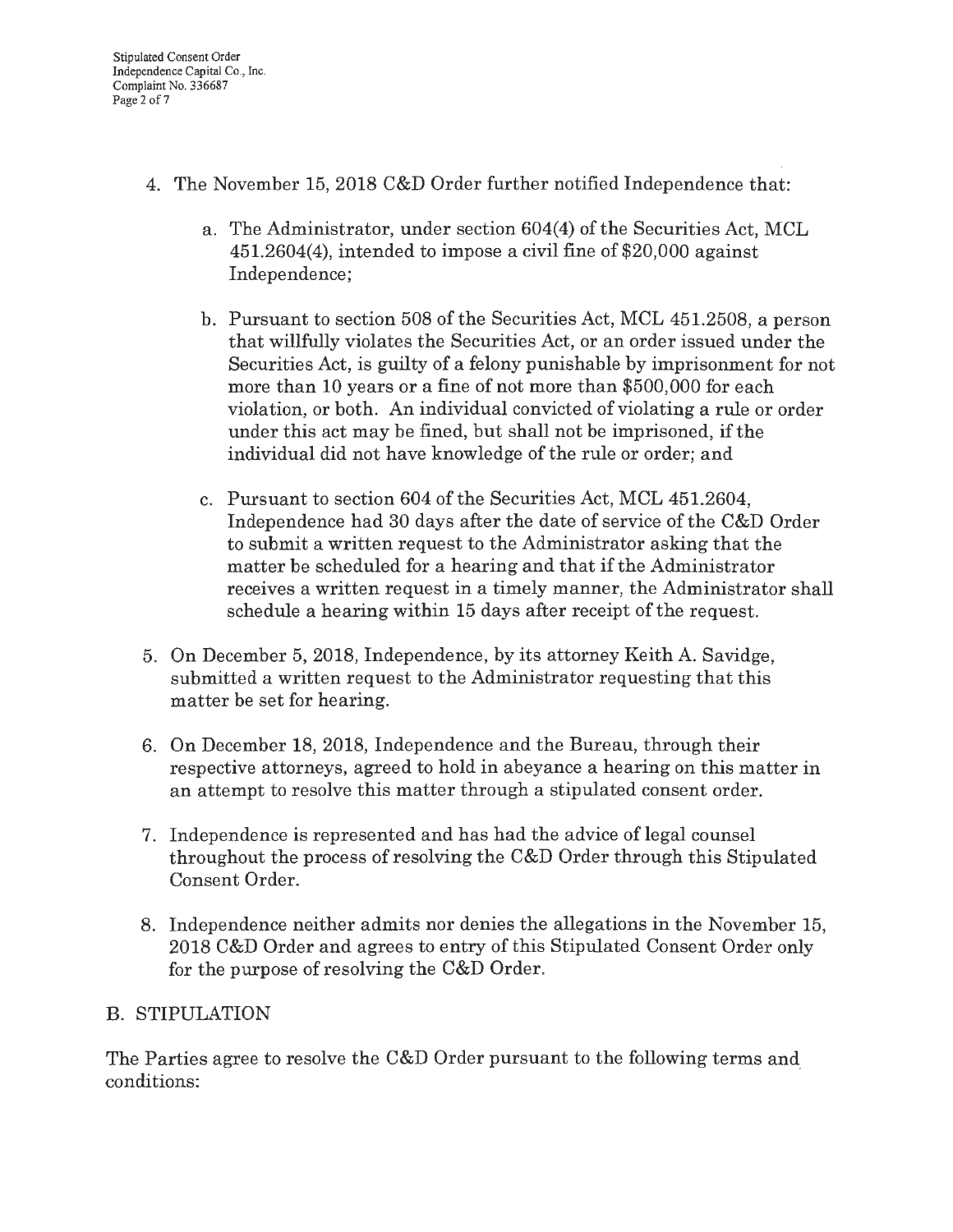- 1. Independence agrees to comply with the Securities Act in connection with all future conduct and activities, including but not limited to:
	- a. Ensuring that it does not employ or associate with an agent who transacts business in Michigan on behalf of Independence unless the agent is registered under the Securities Act or exempt from registration;
	- b. Ensuring that it does not employ or associate with an investment advisor representative who transacts business in Michigan on behalf of Independence unless the individual is registered under the Securities Act or is exempt from registration.
- 2. Independence agrees to pay the Bureau a reduced civil fine in the settlement amount of ten thousand dollars (\$10,000.00) (the "Reduced Civil Fine"). Independence agrees to pay the Reduced Civil Fine within sixty (60) days after the mailing date of this Stipulated Consent Order, once entered. The Reduced Civil Fine must be paid by cashier's check or money order made payable to the "State of Michigan," contain identifying information (name and "Complaint No. 336687"), and be mailed to the Bureau at the following address:

Corporations, Securities & Commercial Licensing Bureau Securities & Audit Division - Final Order Monitoring P.O. Box 30018 Lansing, MI 48909

- 3. If any portion of the Reduced Civil Fine is overdue for at least six (6) months, the Administrator may refer it to the Michigan Department of Treasury for collection action against Independence. In addition, and consistent with Paragraph B.13 below, the Administrator reserves the right to take other available legal action to enforce payment of and collect the Reduced Civil Fine.
- 4. The Bureau will report and publish this Stipulated Consent Order according to its current policy, as follows:

This Stipulated Consent Order is a public record required to be published and made available to the public, consistent with section 11 of the Michigan Freedom of Information Act, MCL 15.241. The Department will publish this Stipulated Consent Order consistent with its current policy, whereby copies of orders issued under the Securities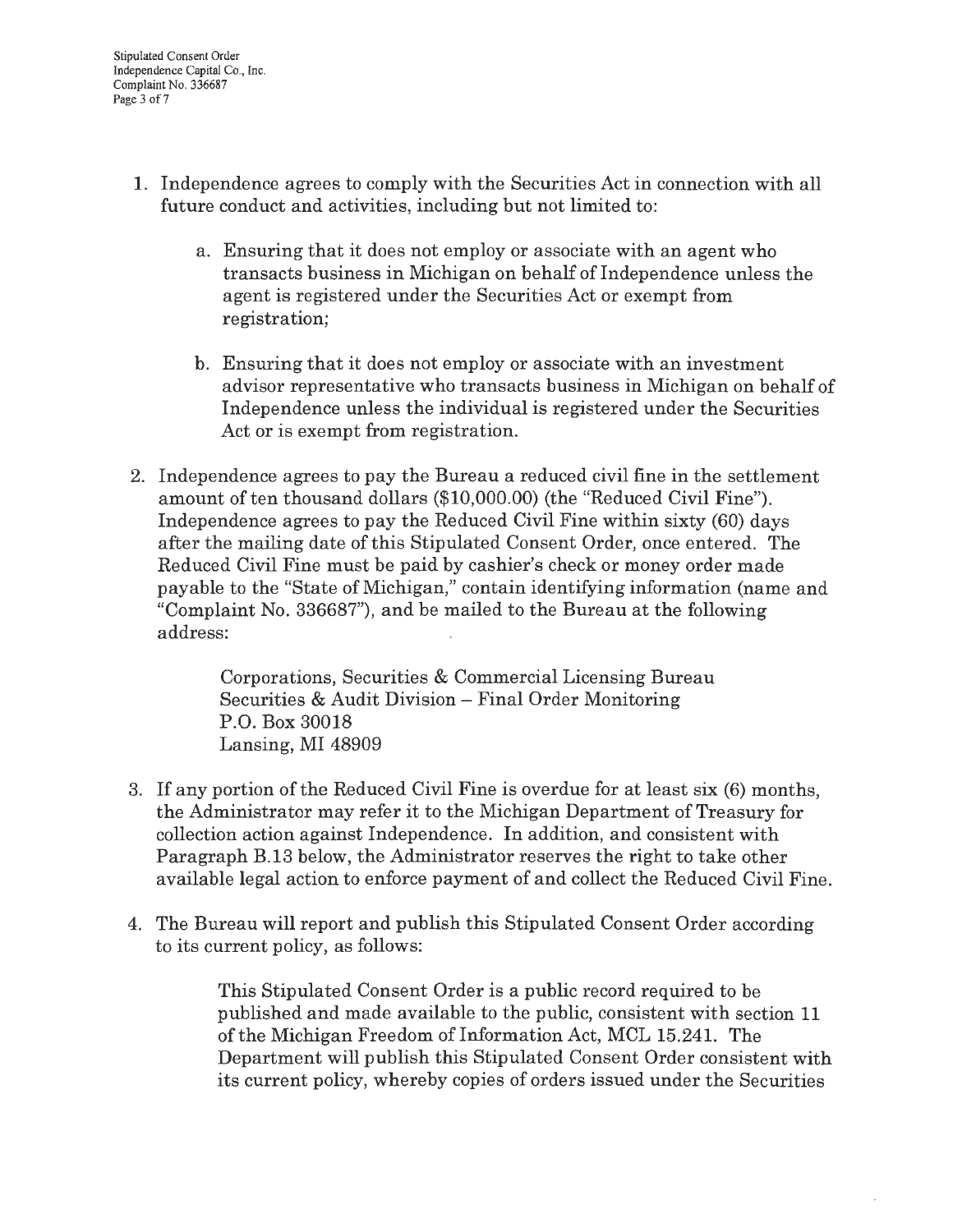Act are posted to the Department's website and a summary of order content is included in monthly disciplinary action reports separately published on the Department's website. Following entry of the attached Order, the Bureau will file a Form U6 with the Central Registration Depository reflecting the Parties' resolution of the C&D Order under this Stipulated Consent Order.

- 5. Notwithstanding the potential application of MCL 451.2412(9), this Stipulated Consent Order expressly preserves the Bureau's and Administrator's ability to rely on and assert, in any future proceeding under the Securities Act, all activities, conduct, and alleged Securities Act violations by Independence contained in or relating to the C&D Order.
- 6. Independence consents to entry of this Stipulated Consent Order and the Parties agree that this Stipulated Consent Order is automatically admissible in a proceeding to enforce its provisions or in any administrative proceeding under the Securities Act.
- 7. The Parties agree that this Stipulated Consent Order resolves only Independent's activities, conduct, and alleged Security Act violations contained in the C&D Order, and it does not address or resolve any other activities, conduct, or potential Securities Act violations engaged in by Independence or any other entity or person not expressly contained in the C&D Order or occurring after the date this Stipulated Consent Order is entered.
- 8. Independence agrees to cooperate with the Bureau and comply with any reasonable investigative demands made by the Bureau in the future for purposes of ensuring compliance with this Stipulated Consent Order or the Securities Act.
- 9. Independence acknowledges and agrees that: (a) the Administrator has jurisdiction and authority to enter this Stipulated Consent Order; (b) the Administrator may enter this Stipulated Consent Order without any further notice to Independence; and (c) upon entry of the Stipulated Consent Order, it is final and binding, and Independence waives any right to a hearing or appeal of this Stipulated Consent Order and the C&D Order under the Securities Act, the rules promulgated under the Securities Act or the predecessor Act, the Administrative Procedures Act of 1969, 1969 PA 306, MCL 24.201 et seq., or other applicable law.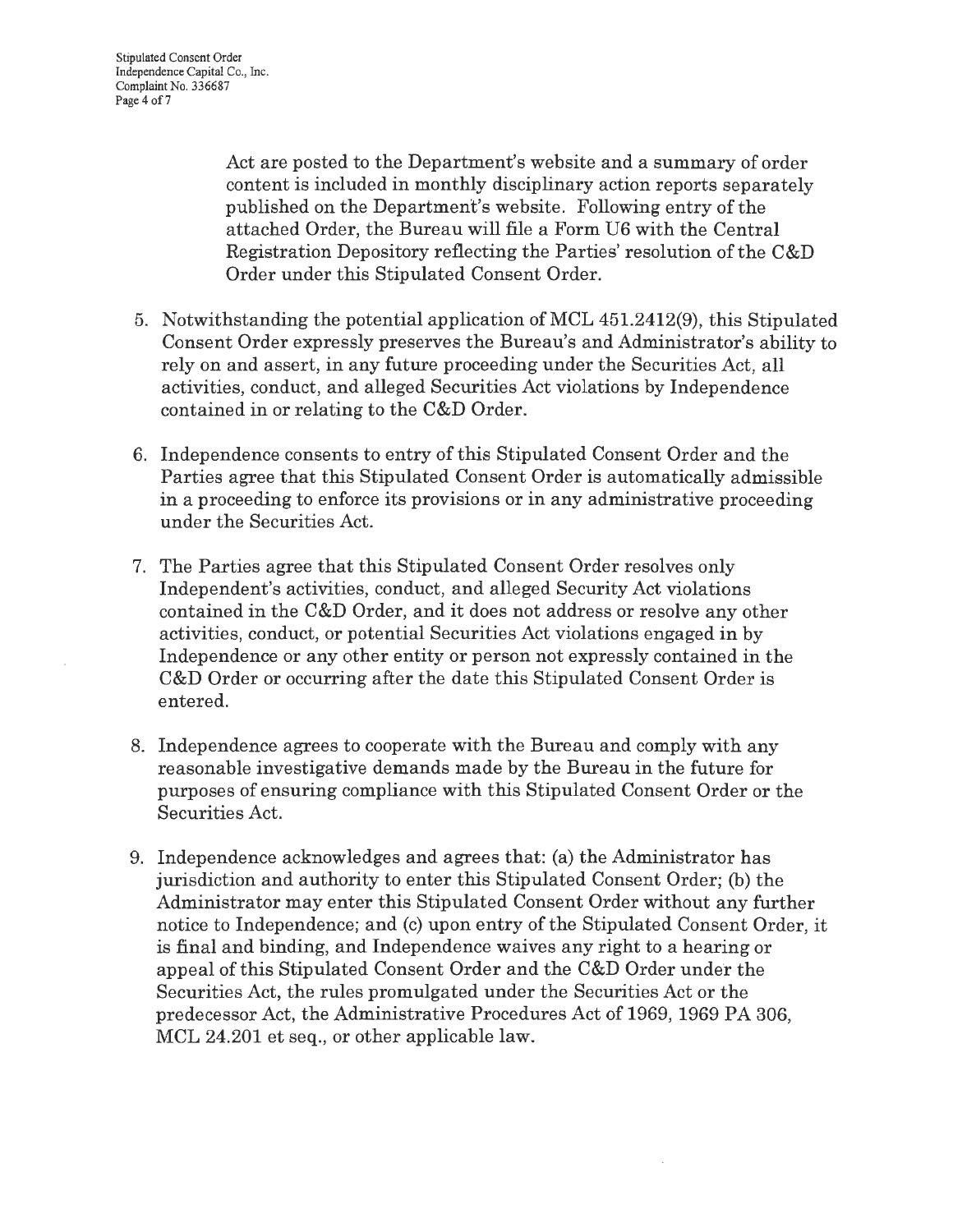- 10. The Parties understand and agree that this Stipulated Consent Order will be presented to the Administrator for her final approval. The Stipulated Consent Order becomes fully effective and binding upon entry by the Administrator in accordance with Paragraph B.9 above.
- 11. The Parties acknowledge and agree that this Stipulated Consent Order contains the entire understanding of the Parties and supersedes and forever terminates all prior and contemporaneous representations, promises, agreements, understandings, and negotiations, whether oral or written, with respect to its subject matter. The Parties further agree that this Stipulated Consent Order may only be amended, modified, or supplemented by a duly executed writing signed by each Party and approved by Order of the Administrator.
- 12. The Parties acknowledge and represent that: (a) each Party has read this Stipulated Consent Order in its entirety and fully understands all of its terms, conditions, ramifications, and consequences; (b) each Party unconditionally consents to the terms of this Stipulated Consent Order; (c) each Party has consulted with or had ample opportunity to consult with legal counsel of his or her choosing prior to executing this Stipulated Consent Order; (d) each Party has freely and voluntarily signed this Stipulated Consent Order; and (e) the consideration received by each Party as described in this Stipulated Consent Order is adequate.
- 13. The Parties acknowledge and agree that the Administrator retains the right to pursue any action or proceeding permitted by law to enforce the provisions of this Stipulated Consent Order.
- 14. The Parties agree that facsimile or electronically-transmitted signatures may be submitted in connection with this Stipulated Consent Order and are binding on that Party to the same extent as an original signature.
- 15. The Parties agree that, effective upon entry of the attached Order, the C&D Order and Independence's request for a hearing are both resolved without further action by the Parties.
- 16. The signatories to this Stipulated Consent Order represent and warrant that they have the legal capacity and authority to enter into this Stipulation on behalf of the named Parties and to bind the named Parties to the terms and conditions contained herein.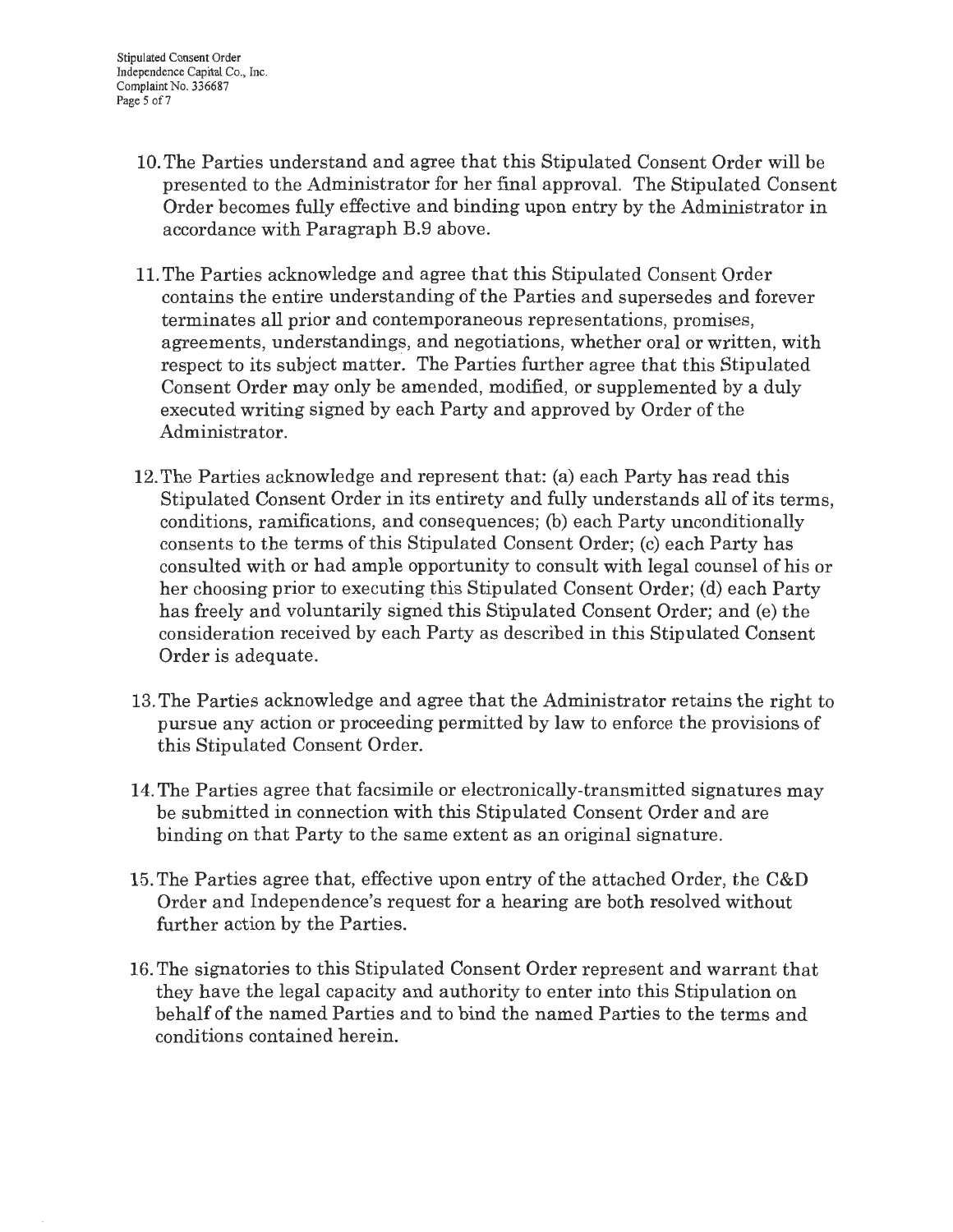Stipulated Consent Order Independence Capital Co., Inc. Complaint No. 336687 Page 6 of 7

Through their signatures, the Bureau and Independence agree to comply with the above terms and conditions.

Dated:  $\frac{1}{3}$   $\frac{2019}{1}$  Signed:

Dennis C. Twarogowski, Chief Compliance Officer, Independence Capital Co., Inc.

Acknowledged and Reviewed by:

ž

Signed:

Keith A. Savidge (P81567) Attorney for Independence

Dated:  $\frac{f}{\sqrt{2\pi}} \frac{3}{\sqrt{2019}}$ 

Approved by:

Dated: Signed:

Timothy L. Teague Securities & Audit Division Director Corporations, Securities & Commercial Licensing Bureau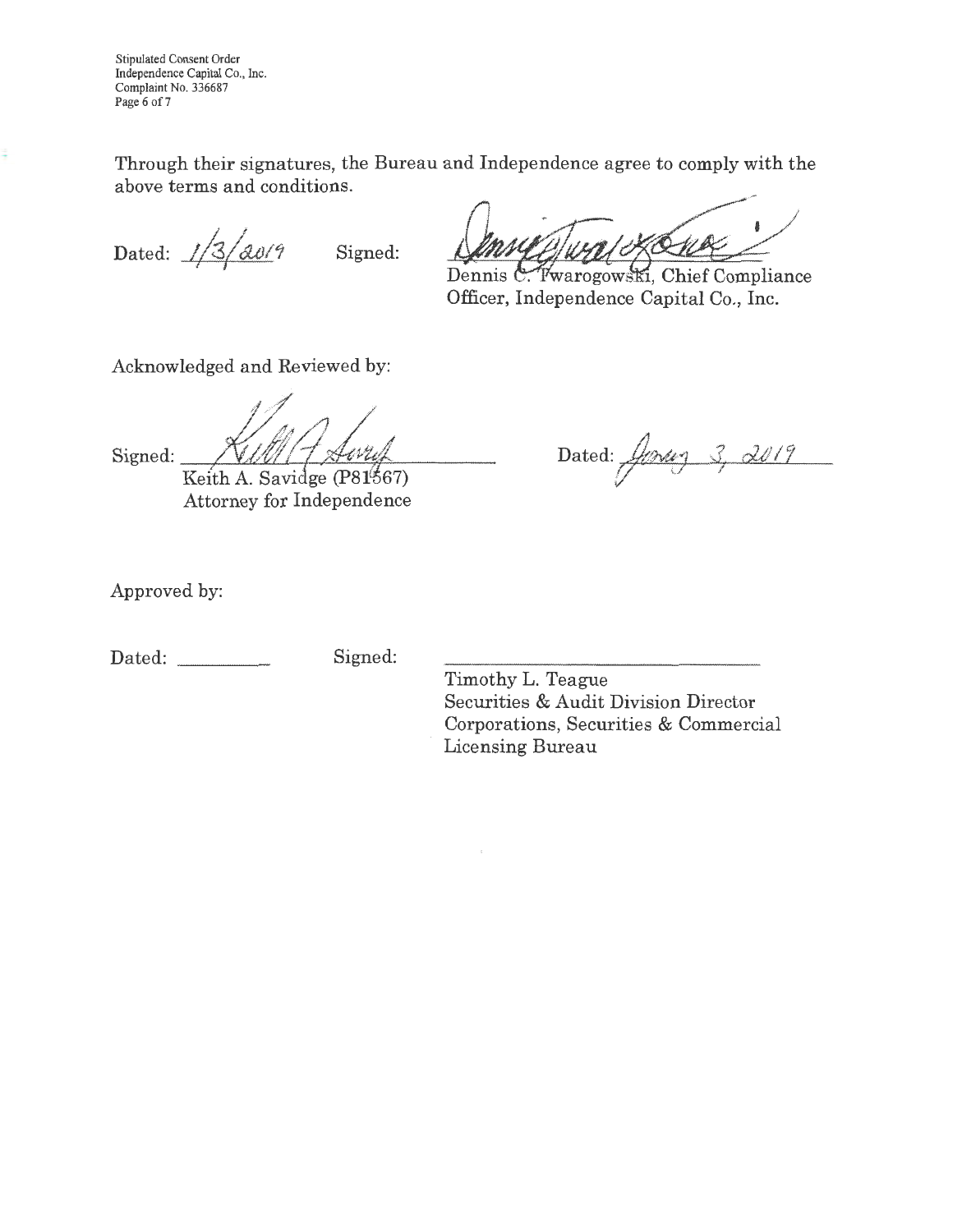Stipulated Consent Order Independence Capital Co., Inc. Complaint No. 336687 Page 6 of 7

Through their signatures, the Bureau and Independence agree to comply with the above terms and conditions.

Dated:  $1/3/2019$ 

Signed:

Dennis C. Twarogowski, Chief Compliance Officer, Independence Capital Co., Inc.

Acknowledged and Reviewed by:

Signed:

Keith A. Savidge (P81567) Attorney for Independence

 $\mathbf{D}$ ated \_. *J/b#J* 4 *dl/11* (T'

Approved by:

Dated:  $\left| \cdot \right| \left( \rho \cdot \right) \right|$  Signed:

casue

Timothy  $\mathbf{\mathcal{U}}$ . Teague Securities & Audit Division Director Corporations, Securities & Commercial Licensing Bureau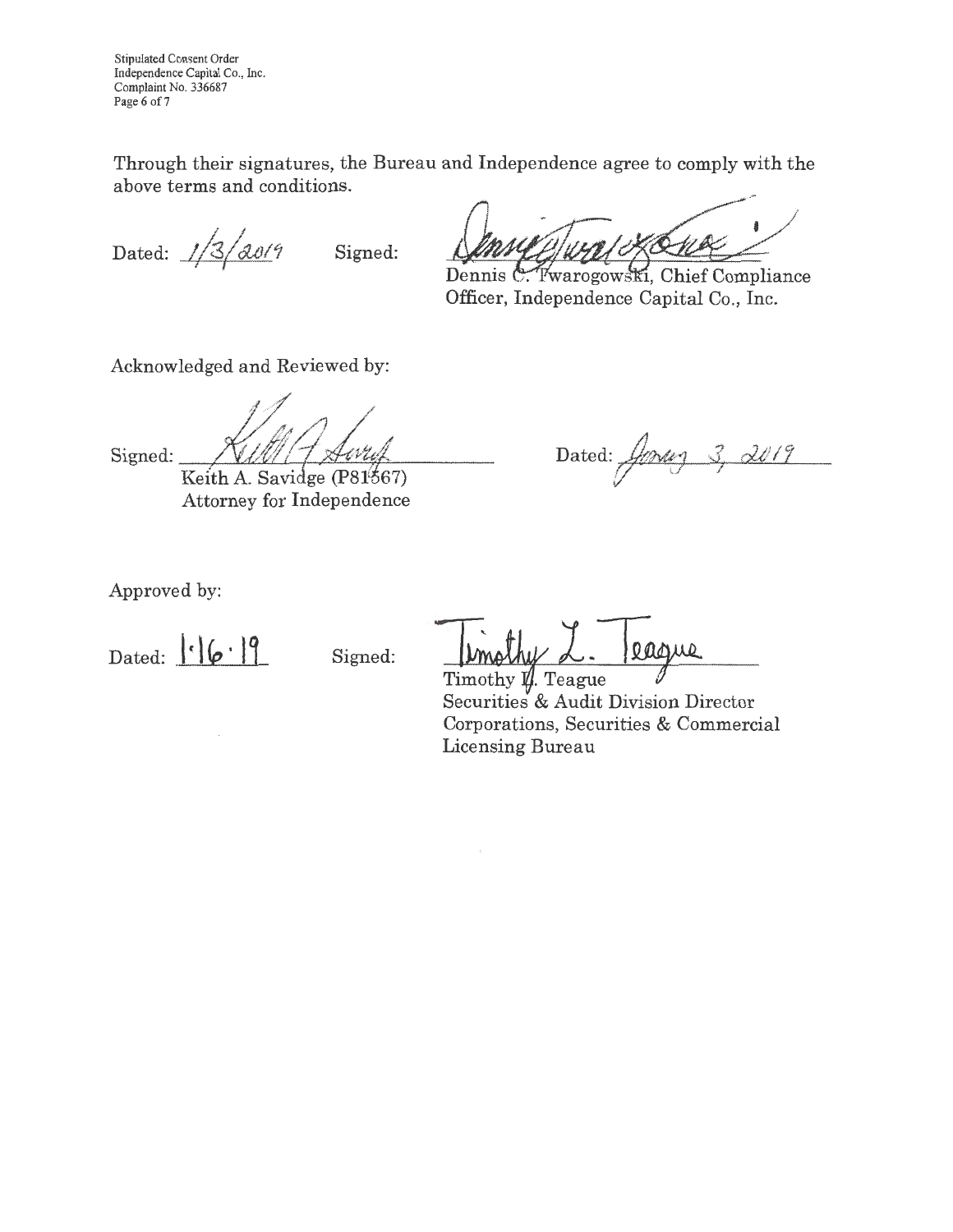Stipulated Consent Order Independence Capital Co., Inc. Complaint No. 336687 Page 7 of 7

## C. ORDER

NOW, THEREFORE, the Administrator ORDERS:

THAT THE TERMS AND CONDITIONS IN THE FOREGOING FULLY EXECUTED STIPULATED CONSENT AGREEMENT ARE INCORPORATED BY REFERENCE AND MADE BINDING AND EFFECTIVE THROUGH THIS CONSENT ORDER.

Dale

Administrator and Director Corporations, Securities & Commercial Licensing Bureau

 $\frac{1}{4}$  **d**  $\frac{1}{1}$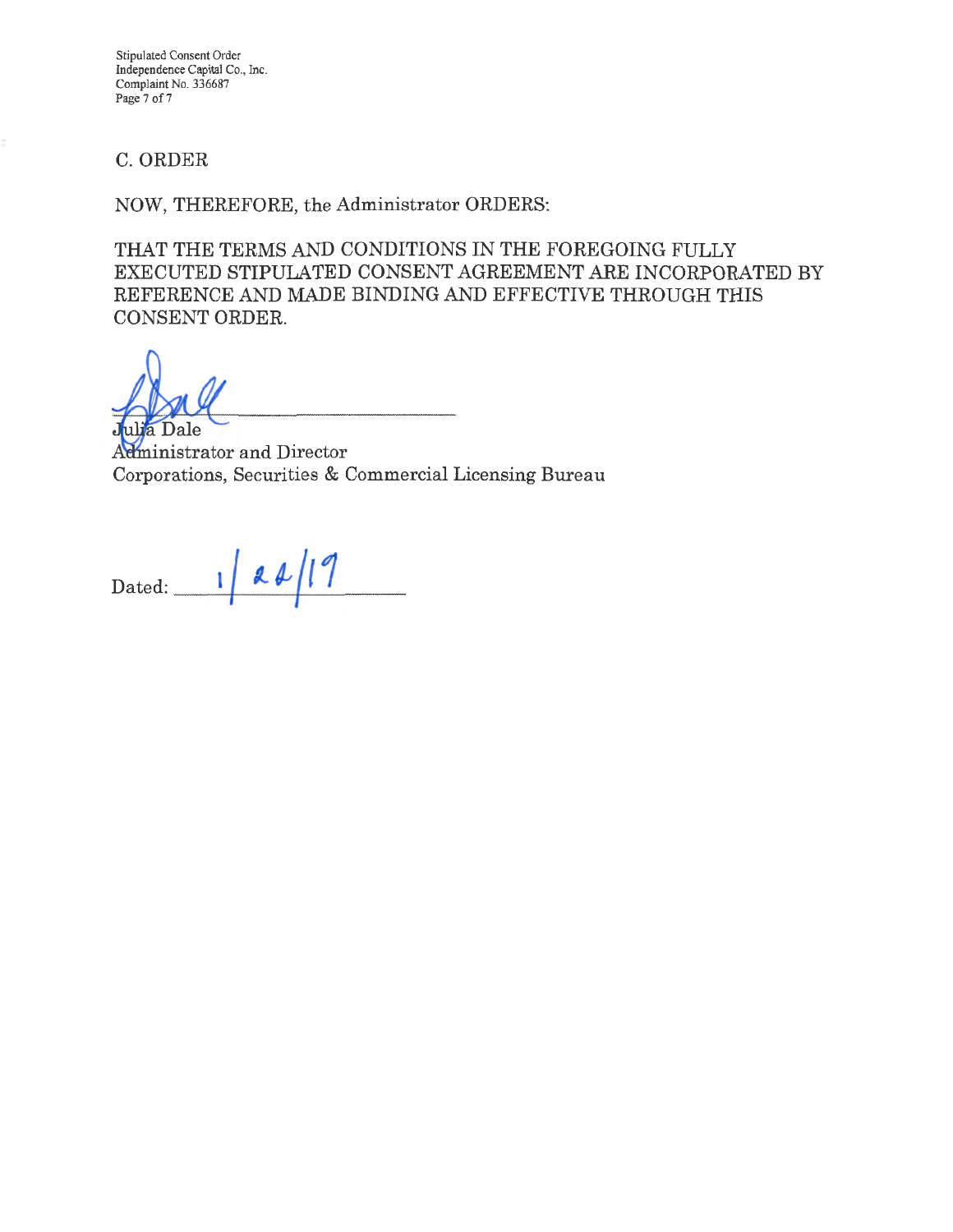### STATE OF MICHIGAN DEPARTMENT OF LICENSING AND REGULATORY AFFAIRS CORPORATIONS, SECURITIES & COMMERCIAL LICENSING BUREAU

In the Matter of: Complaint No. 336687

Independence Capital Co., Inc. CRD#24723

Respondent.

 $\overline{\phantom{a}}$ Issued and entered This  $\overline{U}$  day of  $\overline{I}$   $\overline{M}$   $\overline{M}$   $\overline{M}$   $\overline{M}$   $\overline{M}$   $\overline{M}$   $\overline{M}$   $\overline{M}$   $\overline{M}$   $\overline{M}$   $\overline{M}$   $\overline{M}$   $\overline{M}$   $\overline{M}$   $\overline{M}$   $\overline{M}$   $\overline{M}$   $\overline{M}$   $\overline{M}$   $\overline{M}$   $\overline{M}$   $\$ NOTICE AND ORDER TO CEASE AND DESIST

Julia Dale, the Director ("Administrator") of the Corporations, Securities & Commercial Licensing Bureau ("Bureau"), pursuant to her statutory authority and responsibility to administer and enforce the Michigan Uniform Securities Act (2002), 2008 PA 551, as amended, MCL 451.2101 *et seq.* ("Securities Act"), hereby orders Independence Capital Co., Inc. ("Respondent") to cease and desist from employing or associating with unregistered agents and unregistered investment adviser representatives, contrary to the Securities Act. Respondent is also notified of the opportunity to request a hearing in this matter.

### **I. BACKGROUND**

#### **A. The Respondent**

1. Independence Capital Co., Inc. (CRD# 24723) 1s a Michigan-registered broker-dealer and investment adviser.

### **B. Findings of Fact**

- 1. The Bureau investigated Respondent's activities under the Securities Act in Michigan.
- 2. The investigation developed evidence that Respondent, in its capacity as a broker-dealer, employed or associated with the following unregistered agents: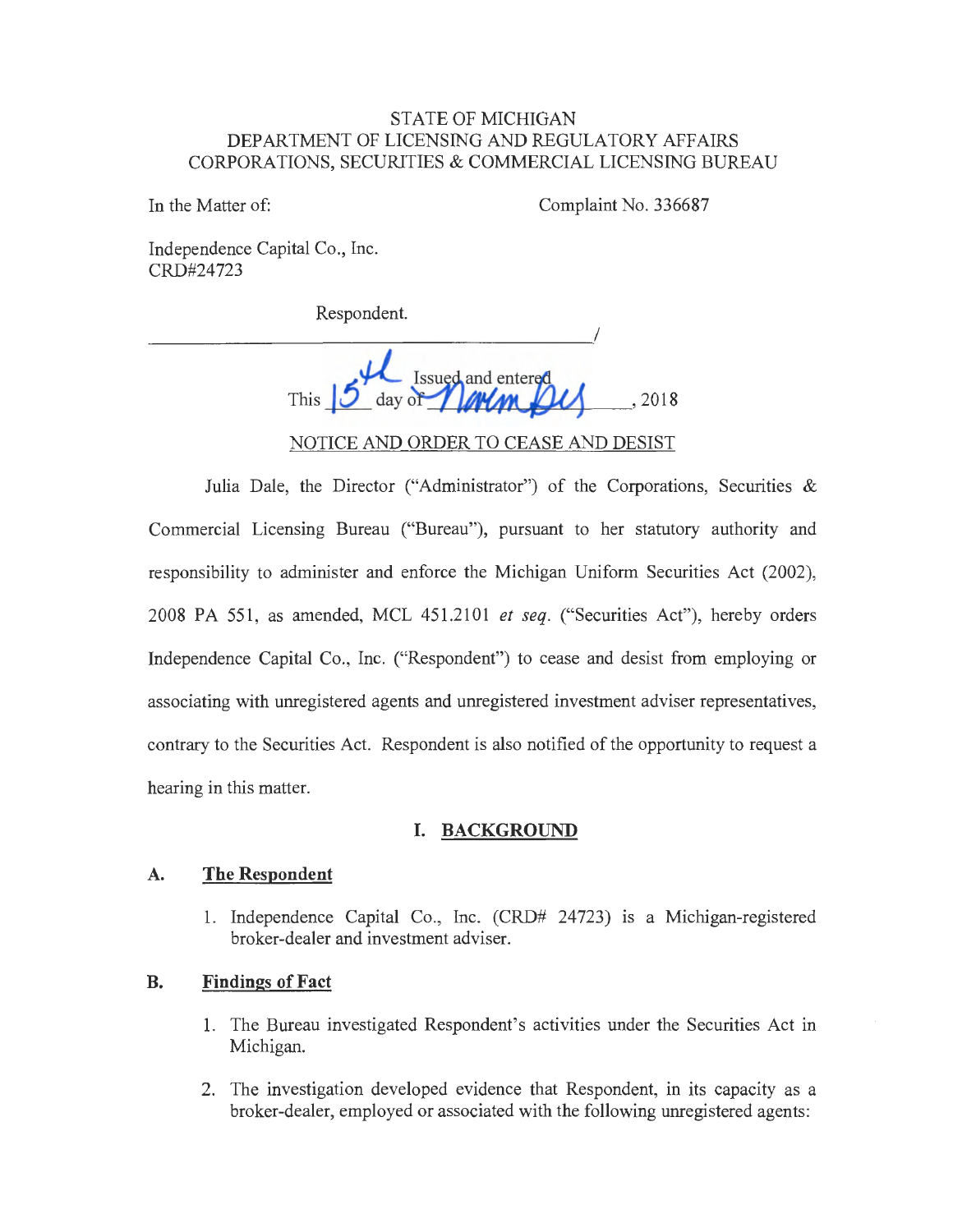- A. David Videtta (Exhibit 1 David Videtta C&D Order);
- B. Philip Norkus (Exhibit 2- Philip Norkus C&D Order); and
- C. Jeffery Bleim (Exhibit 3 -Jeffery Bleim C&D Order).
- 3. The investigation also developed evidence that Respondent, in its capacity as an investment adviser, employed or associated with an unregistered investment adviser representative, Brian Swinney. (Exhibit 4 - Brian Swinney C&D Order).

## II. **RELEVANT STATUTORY PROVISIONS**

1. Section 402(4) of the Securities Act, MCL 451.2402(4), states:

A broker-dealer, or an issuer engaged in offering, selling, or purchasing securities in this state, shall not employ or associate with an agent who transacts business in this state on behalf of broker-dealers or issuers unless the agent is registered under subsection (1) or exempt from registration under subsection (2).

2. Section 404(4) of the Securities Act, MCL 451.2404(4), states:

An investment adviser shall not employ or associate with an individual required to be registered under this act as an investment adviser representative who transacts business in this state on behalf of the investment adviser unless the individual is registered under section 404(1) or is exempt from registration under section 404(2).

3. Section 503(1) of the Securities Act, MCL 451.2503(1), states:

In a civil action or administrative proceeding under this act, a person claiming an exemption, exception, preemption, or exclusion has the burden to prove the applicability of the exemption, exception, preemption, or exclusion.

### III. **CONCLUSIONS OF LAW**

1. Respondent Independence Capital Co., Inc., a Michigan-registered brokerdealer, employed or associated with unregistered agents David Videtta, Philip Norkus, and Jeffery Bleim, in violation of section 402(4) of the Securities Act, MCL 451.2402(4).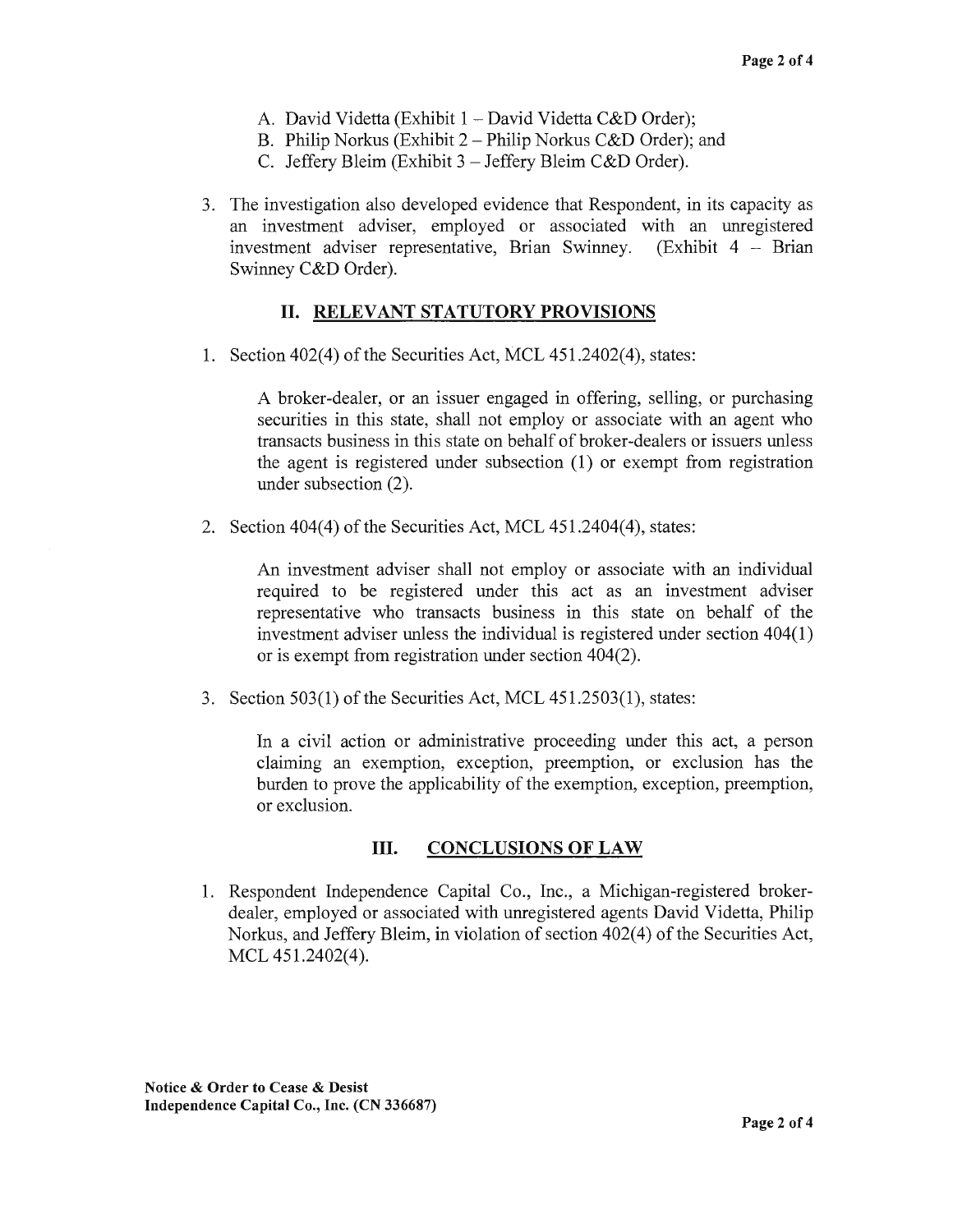2. Respondent Independence Capital Co, Inc., a Michigan-registered investment adviser, employed or associated with an unregistered investment adviser representative, Brian Swinney, in violation of section 404(4) of the Securities Act, MCL 451.2404(4).

### **IV. ORDER**

IT IS THEREFORE ORDERED, pursuant to section 604 of the Securities Act, MCL 451.2604, that:

- A. Respondent shall immediately CEASE AND DESIST from employing or associating with unregistered agents and investment adviser representatives, contrary to the Securities Act.
- B. Pursuant to section 604(2) of the Securities Act, this Notice and Order to Cease and Desist is IMMEDIATELY EFFECTIVE.
- C. In her Final Order, the Administrator, under section 604( 4) of the Securities Act, MCL 451.2604(4), intends to impose a civil fine of \$20,000.00 against Respondent.
- D. Pursuant to section 508 of the Securities Act, MCL 451.2508, a person that willfully violates the Securities Act, or an order issued under the Securities Act, is guilty of a felony punishable by imprisonment for not more than 10 years or a fine of not more than \$500,000.00 for each violation, or both. An individual convicted of violating a rule or order under this act may be fined, but shall not be imprisoned, if the individual did not have knowledge of the rule or order.

### **V. NOTICE OF OPPORTUNITY FOR HEARING**

Section 604 of the Securities Act, MCL 451.2604, provides that Respondent has 30 days beginning with the first day after the date of service of this Notice and Order to Cease and Desist to submit a written request to the Administrator asking that this matter be scheduled for a hearing. If the Administrator receives a written request in a timely manner, the Administrator shall schedule a hearing within 15 days after receipt of the request. The written request for a hearing must be addressed to:

> Corporations, Securities & Commercial Licensing Bureau Regulatory Compliance Division P.O. Box 30018 Lansing, MI 48909

**Notice** & **Order to Cease** & **Desist Independence Capital Co., Inc. (CN 336687)**